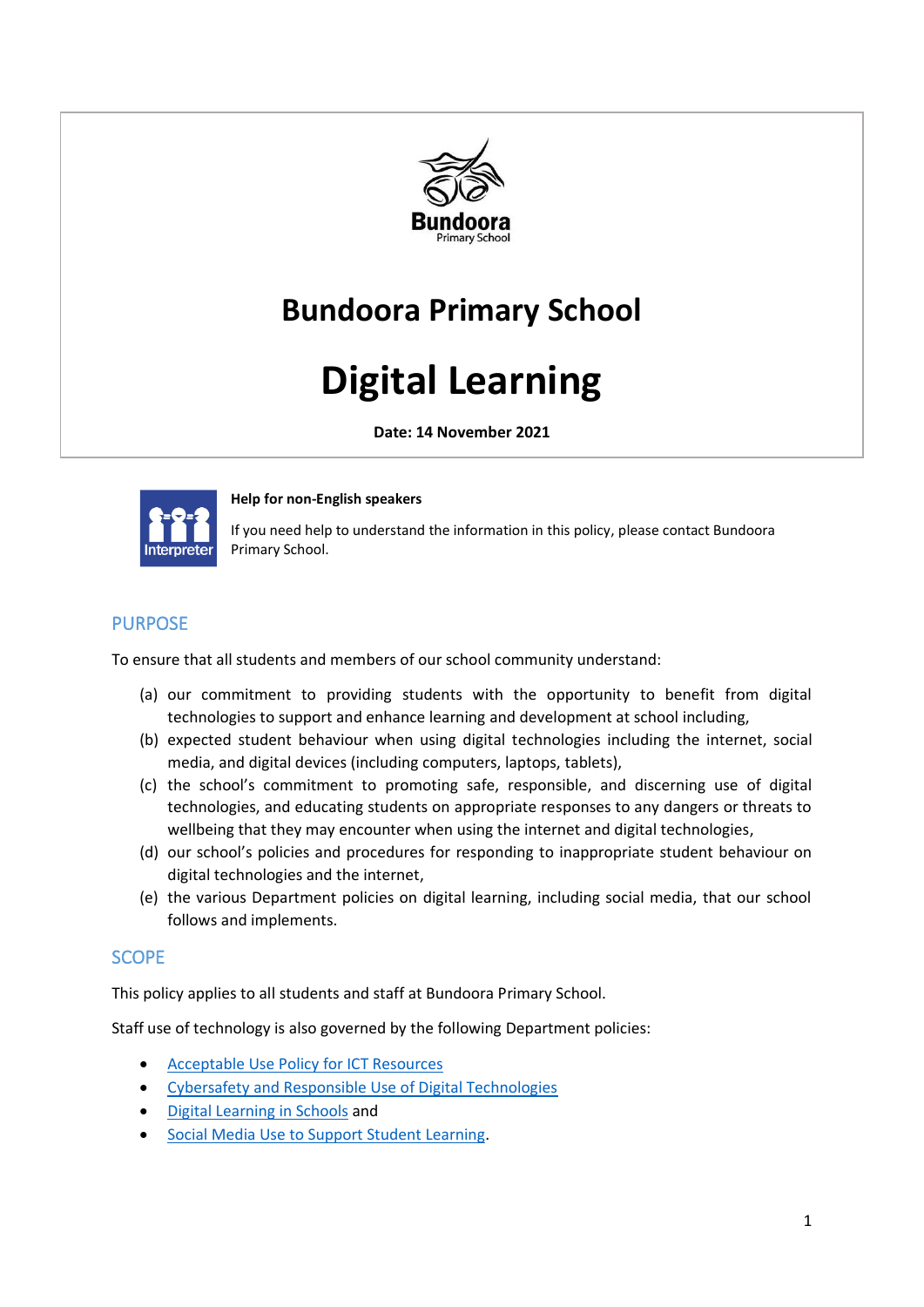Staff, volunteers, and school councillors also need to adhere to codes of conduct relevant to their respective roles. These codes include:

- Bundoora Primary School's Child Safety Code of Conduct
- [The Victorian Teaching Profession Code of Conduct](https://www.vit.vic.edu.au/__data/assets/pdf_file/0018/35604/Code-of-Conduct-2016.pdf) (teaching staff)
- [Code of Conduct for Victorian Sector Employees](https://www2.education.vic.gov.au/pal/code-conduct/overview) (staff)
- [Code of Conduct for Directors of Victorian Public Entities](https://www2.education.vic.gov.au/pal/school-council-conduct/policy) (school councillors)

#### **DEFINITIONS**

For the purpose of this policy, "digital technologies" are defined as digital devices, tools, applications, and systems that students and teachers use for learning and teaching; this includes Departmentprovided software and locally sourced devices, tools and systems.

#### **POLICY**

#### **Vision for digital learning at our school**

The use of digital technologies is a mandated component of the Victorian Curriculum F-10.

Safe and appropriate use of digital technologies, including the internet, apps, computers, and tablets, can provide students with rich opportunities to support learning and development in a range of ways.

Through increased access to digital technologies, students can benefit from learning that is interactive, collaborative, personalised, engaging, and transformative. Digital technologies enable our students to interact with and create high quality content, resources, and tools. It also enables personalised learning tailored to students' particular needs and interests and transforms assessment, reporting and feedback, driving new forms of collaboration and communication.

Bundoora Primary School believes that the use of digital technologies at school allows the development of valuable skills and knowledge and prepares students to thrive in our globalised and inter-connected world. Our school's vision is to empower students to use digital technologies safely and appropriately to reach their personal best and fully equip them to contribute positively to society as happy, healthy young adults.

#### Safe and appropriate use of digital technologies

Digital technologies, if not used appropriately, may present risks to users' safety or wellbeing. At Bundoora Primary School, we are committed to educating all students to use digital technologies in ways that respect the dignity of ourselves and others and promote full flourishing for all, equipping students with the skills and knowledge to navigate the digital world.

At Bundoora Primary School, we:

- use online sites and digital tools that support students' learning, and focus our use of digital technologies on being learning-centred
- use digital technologies in the classroom for specific purpose with targeted educational or developmental aims
- supervise and support students using digital technologies for their schoolwork
- effectively and responsively address any issues or incidents that have the potential to impact on the wellbeing of our students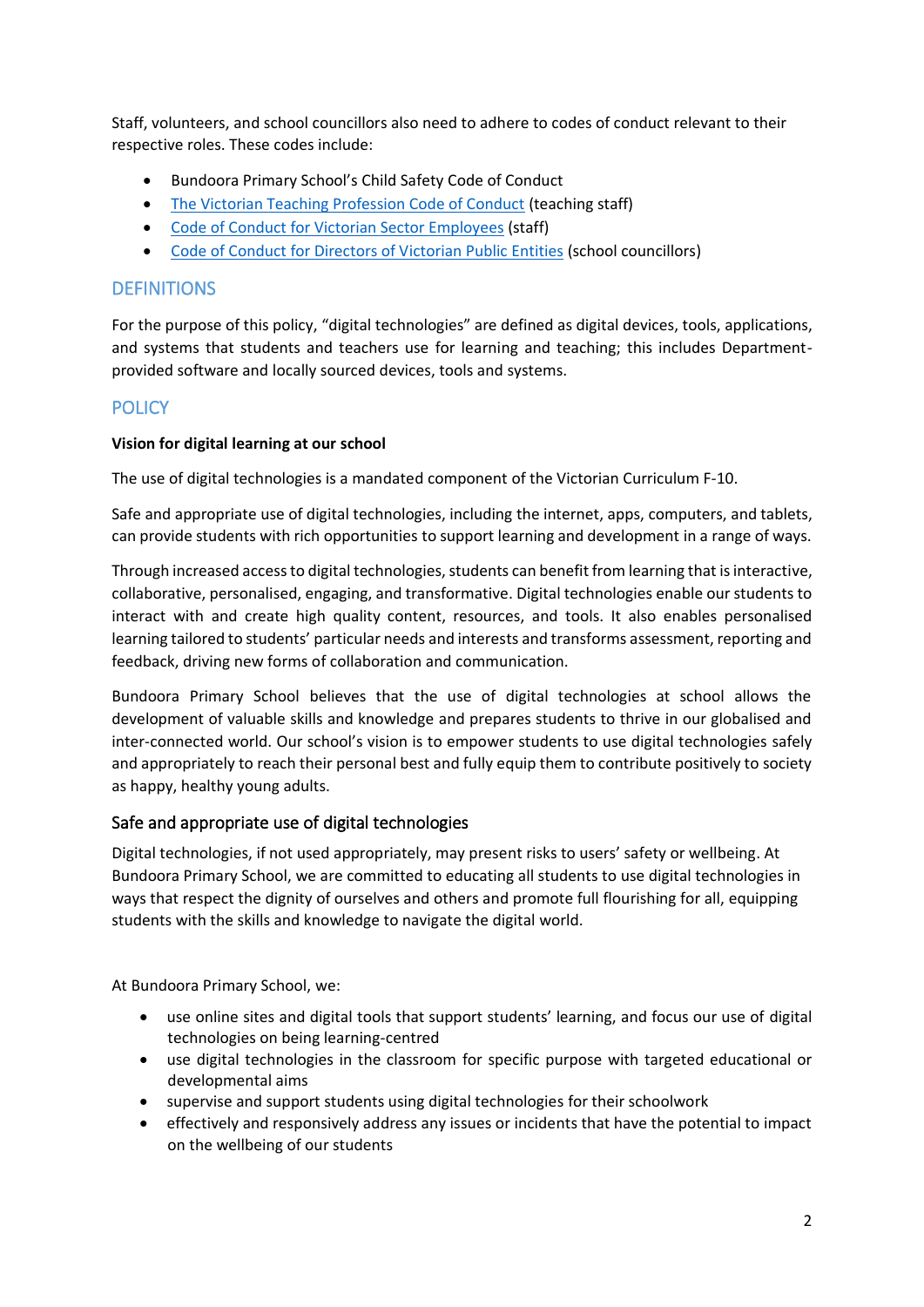- have programs in place to educate our students to be safe, responsible, and discerning users of digital technologies, including Cyber safety with Susan McLean.
- educate our students about digital issues such as privacy, intellectual property and copyright, and the importance of maintaining their own privacy and security online
- actively educate and remind students of our *Student Engagement* policy that outlines our school's values and expected student behaviour, including online behaviours
- have an Acceptable Use Agreement outlining the expectations of students when using digital technologies for their schoolwork
- use clear protocols and procedures to protect students working in online spaces, which includes reviewing the safety and appropriateness of online tools and communities and removing offensive content at the earliest opportunity
- educate our students on appropriate responses to any dangers or threats to wellbeing that they may encounter when using the internet and other digital technologies
- provide a filtered internet service at school to block access to inappropriate content
- refer suspected illegal online acts to the relevant law enforcement authority for investigation
- support parents and carers to understand the safe and responsible use of digital technologies and the strategies that can be implemented at home through regular updates in our newsletter, information sheets, website/school portal and information sessions.

Distribution of school owned devices to students and personal student use of digital technologies at school will only be permitted where students and their parents/carers have completed a signed Acceptable Use Agreement.

It is the responsibility of all students to protect their own password and not divulge it to another person. If a student or staff member knows or suspects an account has been used by another person, the account holder must notify his/her classroom teacher, immediately.

All messages created, sent, or retrieved on the school's network are the property of the school. The school reserves the right to access and monitor all messages and files on the computer system, as necessary and appropriate. Communications including text and images may be required to be disclosed to law enforcement and other third parties without the consent of the sender.

#### Social media use

Our school follows the Department's policy on [Social Media Use to Support Learning](https://www2.education.vic.gov.au/pal/social-media/policy) to ensure social media is used safely and appropriately in student learning and to ensure appropriate parent notification occurs or, where required, consent is sought. Where the student activity is visible to the public, it requires consent.

In accordance with the Department's policy on social media, staff will not 'friend' or 'follow' a student on a personal social media account or accept a 'friend' request from a student using a personal social media account unless it is objectively appropriate, for example where the student is also a family member of the staff.

If a staff member of our school becomes aware that a student at the school is 'following' them on a personal social media account, Department policy requires the staff member to ask the student to 'unfollow' them, and to notify the school and/or parent or carer if the student does not do so.

#### Student behavioural expectations

When using digital technologies, students are expected to behave in a way that is consistent with Bundoora Primary School's *Statement of Values, Student Wellbeing and Engagement* policy, and *Bullying Prevention* policy.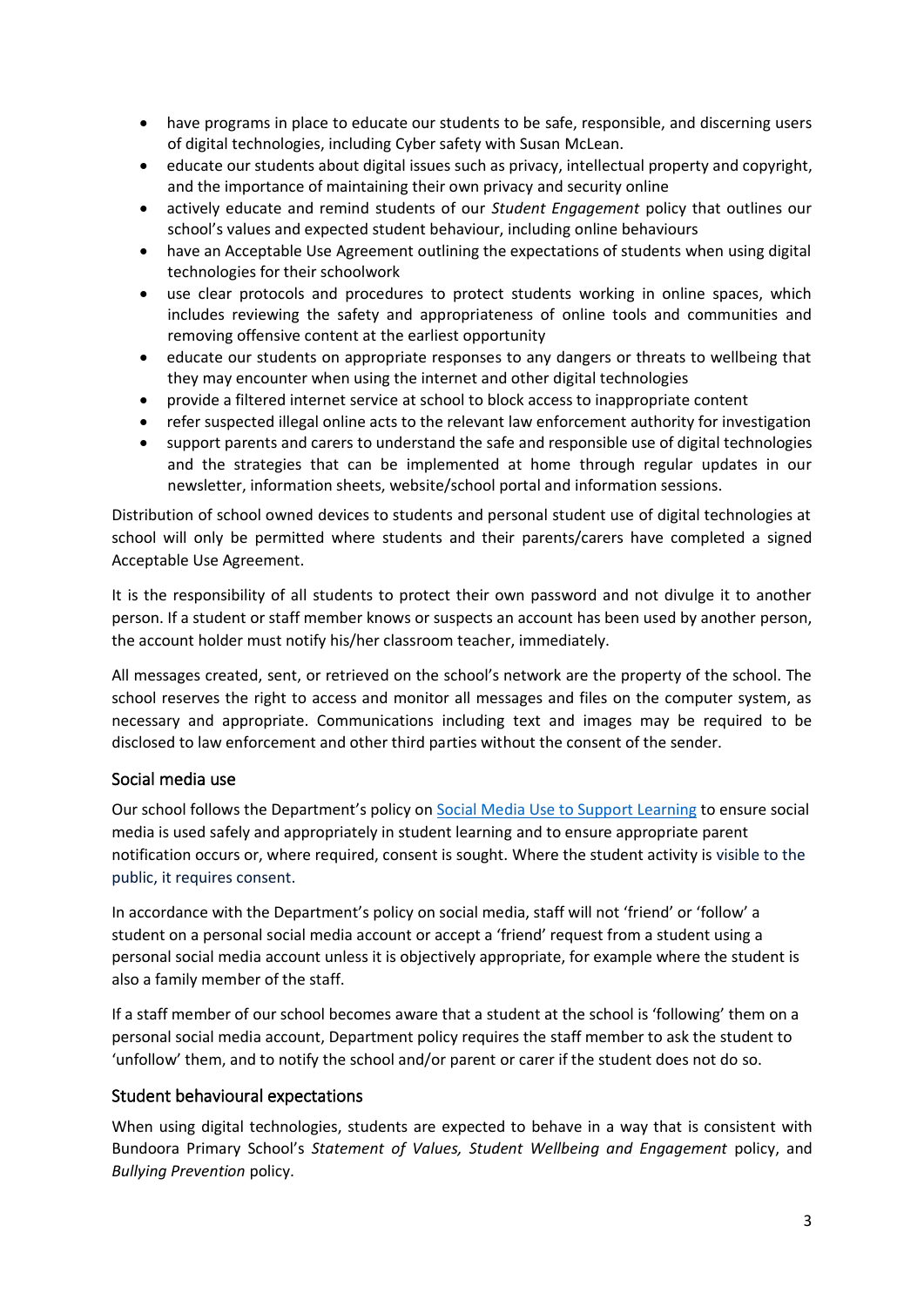When a student acts in breach of the behaviour standards of our school community (including cyberbullying, using digital technologies to harass, threaten or intimidate, or viewing/posting/sharing of inappropriate or unlawful content), Bundoora Primary School will institute a staged response, consistent with our student engagement and behaviour policies*.*

Breaches of this policy by students can result in several consequences which will depend on the severity of the breach and the context of the situation. This includes:

- removal of network access privileges
- removal of email privileges
- removal of internet access privileges
- removal of printing privileges
- other consequences as outlined in the school's *Student Wellbeing and Engagement* and *Bullying Prevention* policies.

# COMMUNICATION

This policy will be communicated to our school community in the following ways:

- available publicly on our school's website,
- included in staff induction processes,
- discussed at staff briefings/meetings as required,
- included in our staff handbook/manual,
- discussed at parent information nights/sessions,
- included as an annual reference in the school newsletter,
- made available in hard copy from school administration on request.

#### POLICY REVIEW AND APPROVAL

| Policy last reviewed       | 14 November 2021             |
|----------------------------|------------------------------|
| Approved by                | Principal and School Council |
| Next scheduled review date | November 2023                |

#### ANNEXURE A: ACCEPTABLE USE AGREEMENT

#### Acceptable Use Agreement

# **Bundoora Primary School Acceptable Use Agreement for internet and digital technologies**

Bundoora Primary School believes that the teaching of cyber safety and responsible online behaviour is essential in the lives of students and is best taught in partnership between home and school.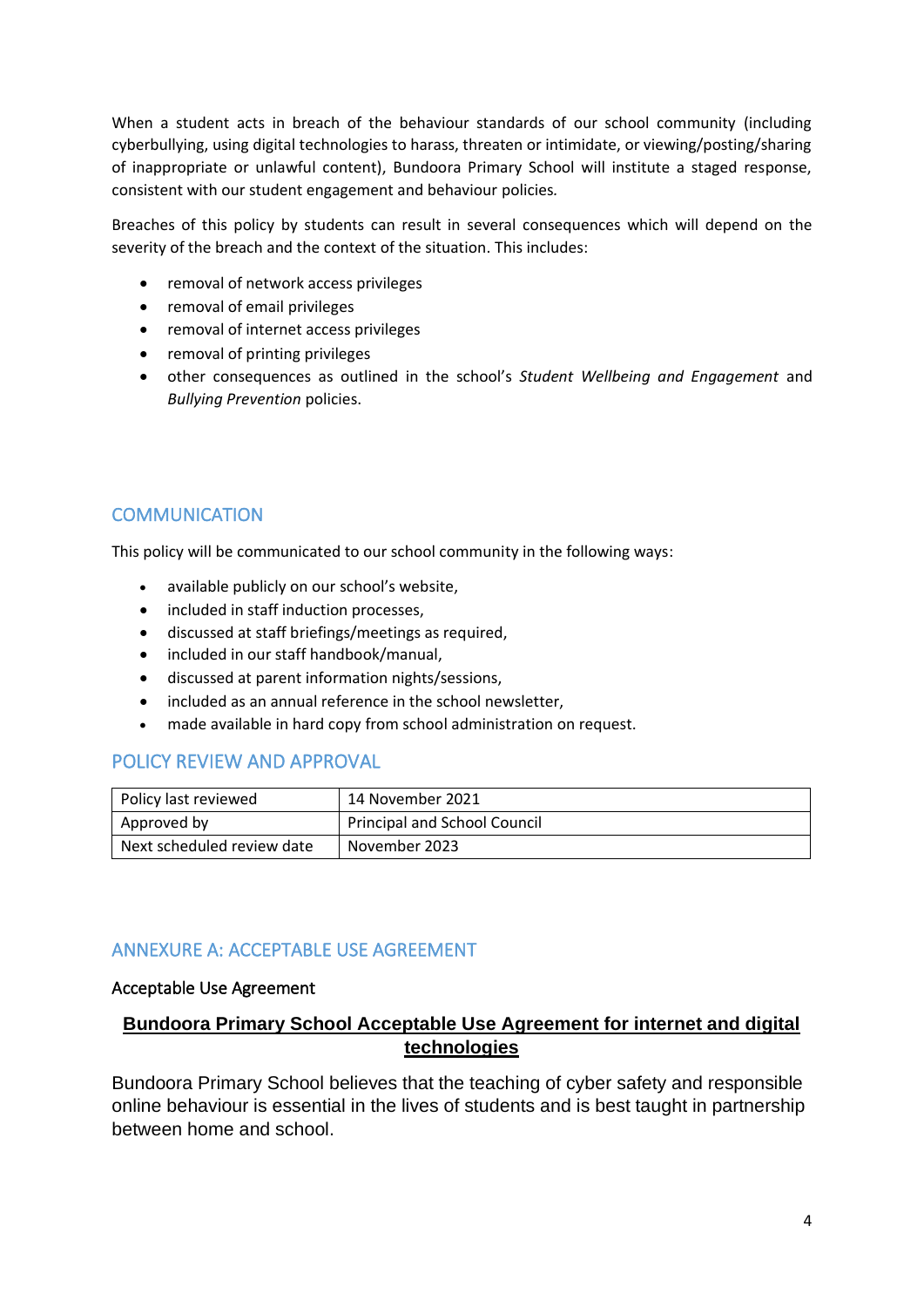Twenty-first century students spend increasing amounts of time online, learning and collaborating. To be safe online and to gain the greatest benefit from the opportunities provided through an online environment, students need to do the right thing by themselves and others online, particularly when no one is watching.

Safe and responsible behaviour is explicitly taught at our school and parent/carers are requested to reinforce this behaviour at home.

Some online activities are illegal and as such will be reported to police.

# **School support for the safe and responsible use of digital technologies**

Bundoora Primary School uses the internet and digital technologies as teaching and learning tools. We see the internet and digital technologies as valuable resources but acknowledge they must be used responsibly.

At Bundoora Primary School we:

- Have policies in place that outline the values of the school and expected behaviours when students use digital technology and the internet
- Provide a filtered internet service
- Provide supervision and direction in online activities and when using digital technologies for learning
- Support students in developing digital literacy skills
- Have a cyber-safety program at school which is reinforced across the school
- Use mobile technologies for educational purposes (e.g., podcasts or photos from excursions)
- Provide support to parents/carers to understand this agreement (e.g., language support)
- Reinforce that cyber safety and responsible behaviours are expected in their school use of digital technology

For further support with online issues students can call Kids Helpline on 1800 55 1800. Parents/carers can call Parentline on 132290 or visit http://www.cybersmart.gov.au/report.aspx

# **Bundoora Primary School Student Agreement of Acceptable Use Agreement for Internet and digital technologies**

# **When I use the internet and digital technology I agree to:**

- Be a safe, responsible, and ethical user whenever and wherever I use it
- Support others by being respectful in how I communicate with them and never write or participate in online bullying (this includes forwarding messages and supporting others in harmful, inappropriate, or hurtful online behaviour)
- Talk to a teacher if I feel uncomfortable or unsafe online or see others participating in unsafe, inappropriate, or hurtful online behaviour
- Seek to understand the terms and conditions of websites and online communities and be aware that content I upload or post is my digital footprint
- Protect my privacy rights and those of other students by not giving out personal details including full names, telephone numbers, addresses and images